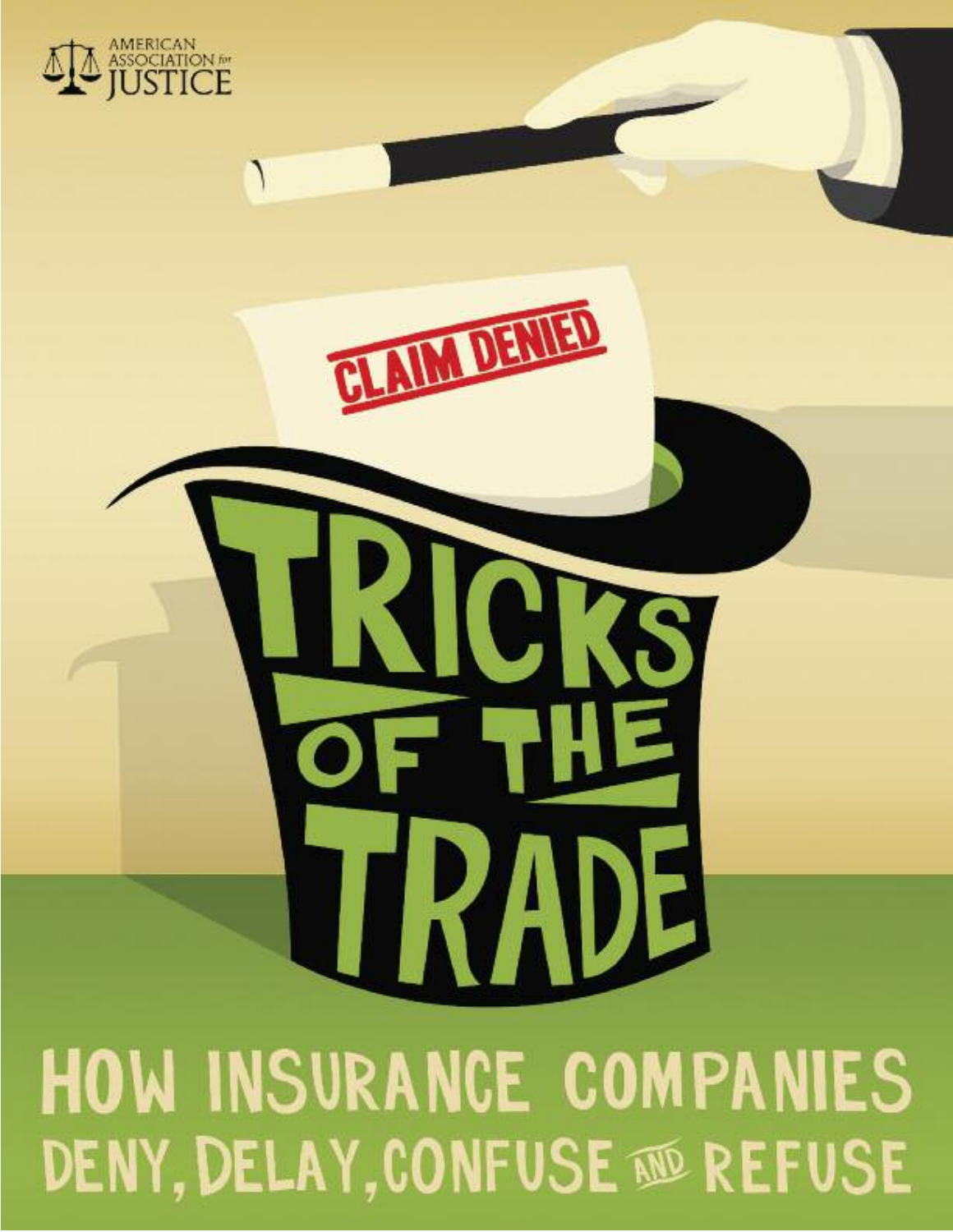# Table of Contents

| The Tricks of the Trade:          |
|-----------------------------------|
|                                   |
|                                   |
|                                   |
| Discriminating by Credit Score 10 |
|                                   |
|                                   |
|                                   |
|                                   |
|                                   |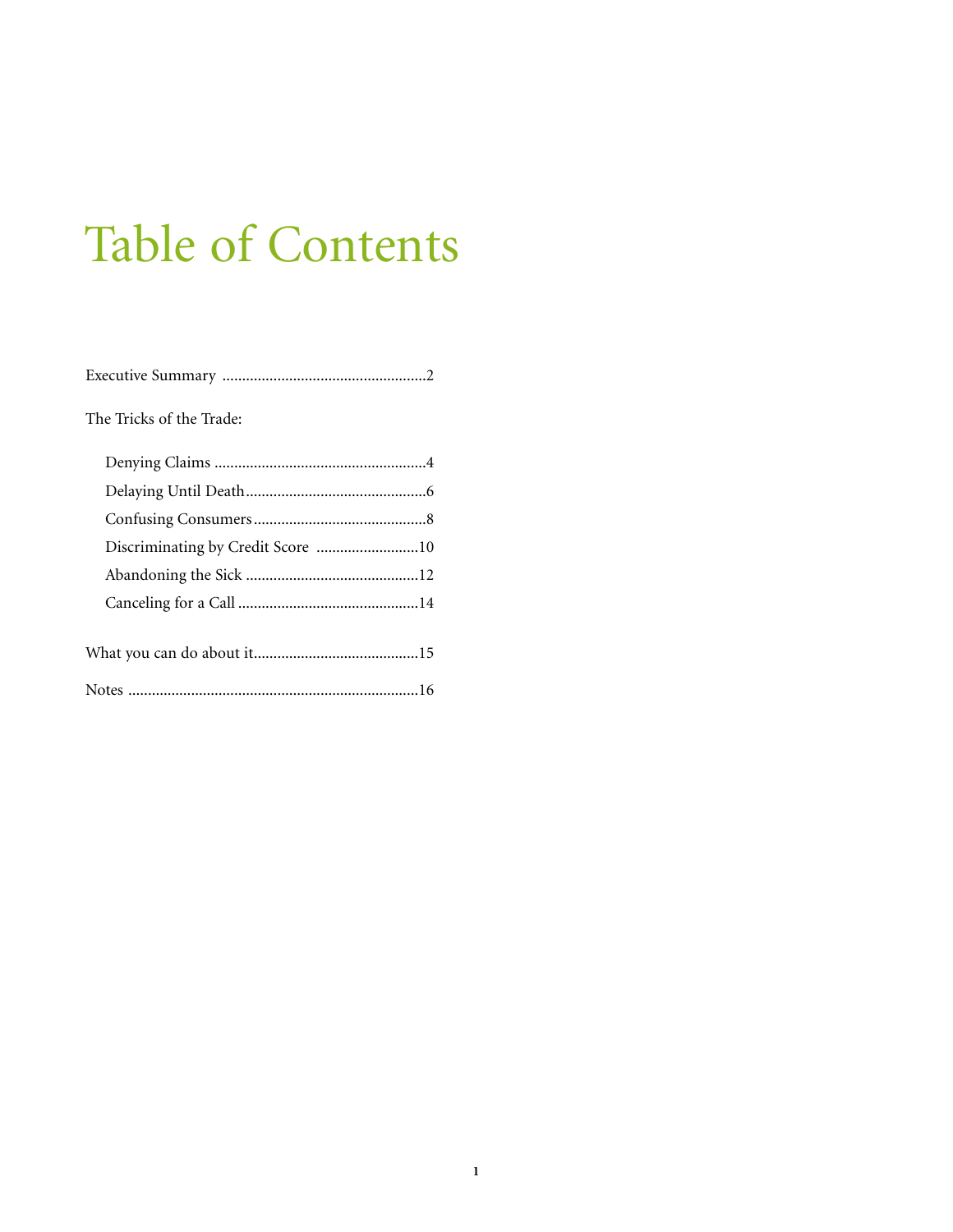### Executive Summary

The U.S. insurance industry has trillions of dollars in assets, enjoys average profits of over \$30 billion a year, and pays its CEOs more than any other industry. <sup>1</sup> But insurance companies still engage in dirty tricks and unethical behavior to boost their bottom line even further.

The current economic turmoil affecting the insurance industry on Wall Street has only made the outlook bleaker for consumers living on Main Street. Insurance companies are likely to demand huge rate hikes and refuse more claims than ever.

Some of America's most well-known insurance companies—the same ones that spend billions on advertising to earn your trust—have endeavored to deny claims, delay payments, confuse consumers with incomprehensible insurance-speak, and retroactively refuse anyone who may cost them money.

This report describes some of the most egregious ways the insurance industry attempts to make money at the expense of consumers. These are some of the tricks of the trade:

#### **Denying Claims**

Some of the nation's biggest insurance companies— Allstate, AIG, and State Farm among others—have denied valid claims in an attempt to boost their bottom lines. These companies have rewarded employees who successfully denied claims, replaced employees who would not, and when all else failed, engaged in outright fraud to avoid paying claims.

#### **Delaying Until Death**

Many insurance companies routinely delay claims, knowing full well that many policyholders will simply give up. Some have gone so far as to lock paperwork

away in safes. <sup>2</sup> Undoubtedly, the most shameful use of delay tactics has been by long-term care insurers, who often take advantage of their policyholders' age and ill health. In the words of one regulator, "the bottom line is that insurance companies make money when they don't pay claims…They'll do anything to avoid paying, because if they wait long enough, they know the policyholders will die."3

#### **Confusing Consumers**

Insurance contracts are some of the most dense and incomprehensible contracts a consumer is ever likely to see. <sup>4</sup> More than half of all states have enacted "plain English" laws for consumer contracts, yet many Americans still do not fully understand the risks they are subject to. <sup>5</sup> After Hurricane Katrina, insurance companies used obscure "anti-concurrent" clauses to get out of paying claims. Consumers who purchased hurricane insurance and thought they were covered suddenly found the coverage eliminated by an obscure clause they could not hope to understand.

#### **Discriminating by Credit Score**

Increasingly, insurance companies are using credit reports to dictate the premiums consumers pay, or whether they can even get insurance in the first place. The practice penalizes the poor, senior citizens with little credit, and those who have suffered financial crisis through no fault of their own. Insurance companies have denied fiscally responsible people who paid their bills in cash, but refused renewals because of a lack of credit history. Others have seen auto rate hikes near 600 percent despite clean driving records after falling on economic troubles.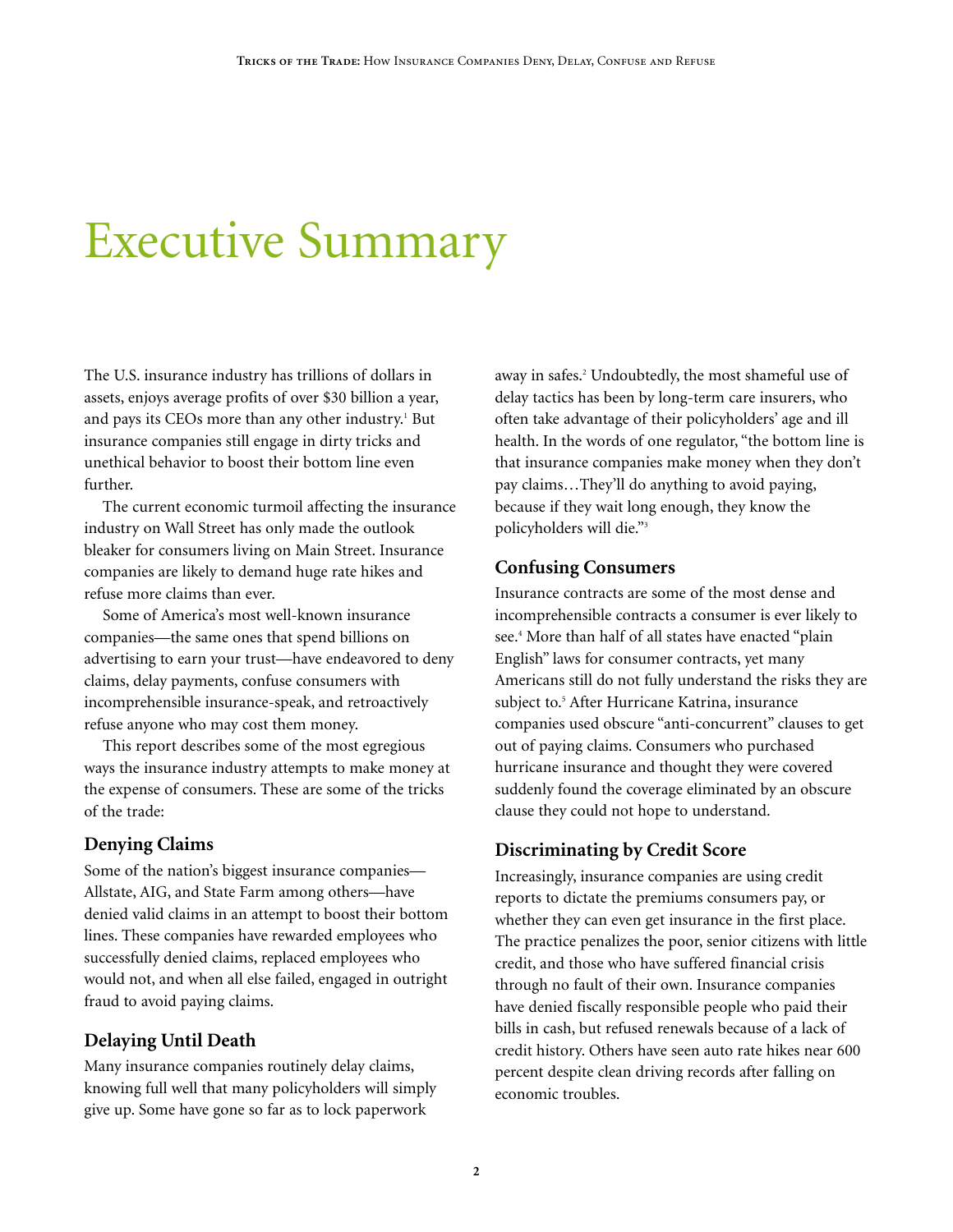#### **Abandoning the Sick**

Health insurers looking to cut costs have taken to canceling retroactively, or rescinding, the policies of people whose conditions have become expensive to treat. Some insurance companies have even offered bonuses to employees who meet "cancellation goals." Rescission targets patients in the midst of treatment when they are at their most vulnerable—even cancer patients in the midst of chemotherapy have been targeted.

#### **Canceling for a Call**

Many people are rightly reluctant to make small claims on their home insurance for fear their insurance company will raise their premiums. But few realize that insurance companies often refuse to renew a policy because the policyholder did as little as inquire about the possibility of making a claim. Many times an insurance company will count an inquiry over the phone as the same as a claim, and then they will do everything in their power to drop the policyholder.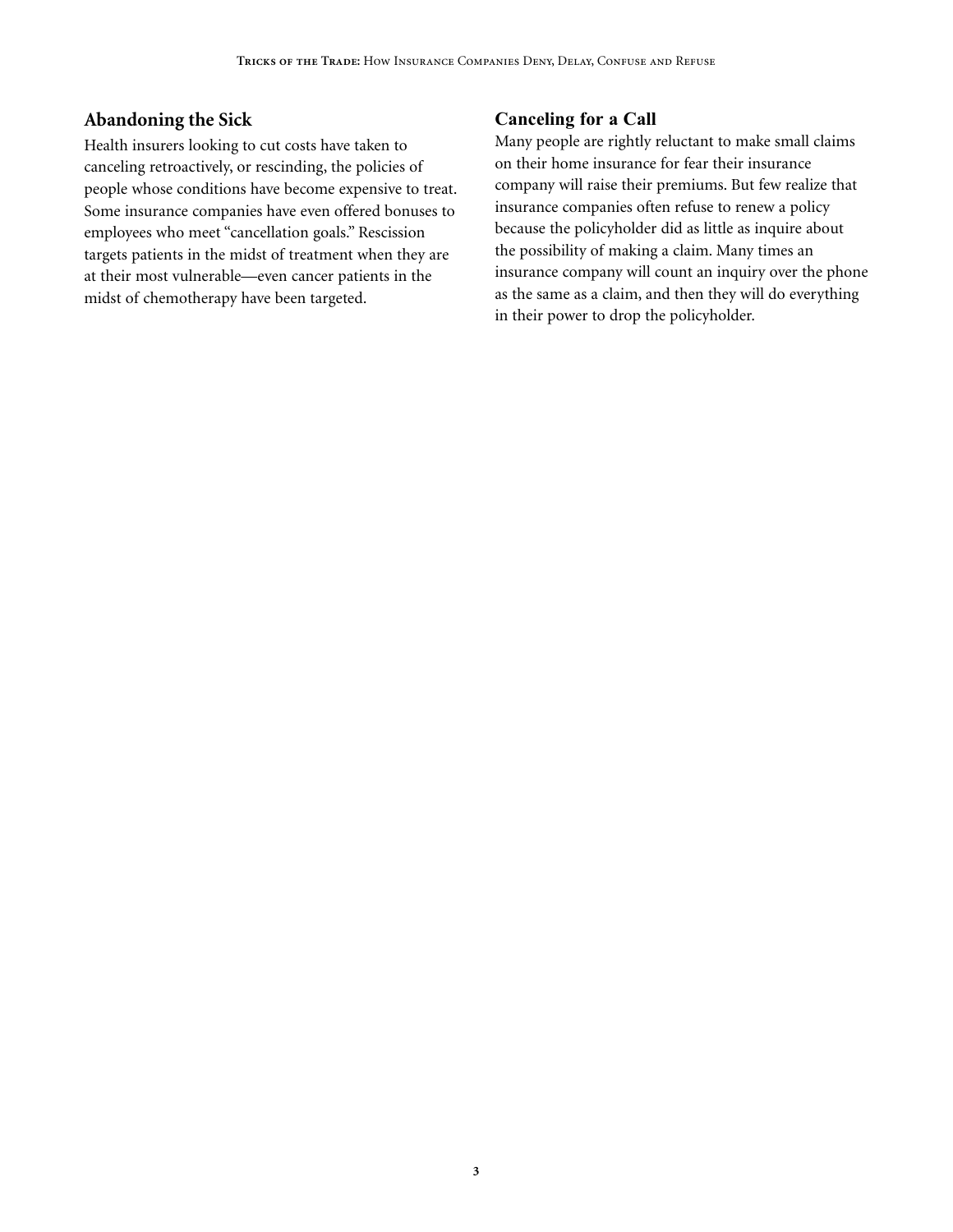# Denying Claims

You are in your car running an errand for your job, when all of a sudden a pickup truck crosses the centerline from the other direction and smashes into you. The accident is catastrophic. You are seriously injured and left in a coma. When you wake nine days later you have multiple broken bones, collapsed lungs, and are destined to spend the next few agonizing months under constant care.

And then comes the real kick in the teeth. The insurance company denies your claim. They claim the driver who caused the crash acted in a moment of deliberate road rage, and so the accident was not an "accident." Your hospital bills pile up, you are too injured to go back to work, and your insurance company has deserted you.

For 60-year-old Ethel Adams from Seattle, that nightmare scenario became a horrifying reality in 2004. She had a \$2 million policy with a subsidiary of insurance giant Farmers, the nation's third largest personal lines insurance group. However, the company denied her claim under the tortured logic that it was never an "accident."6

"The insurance companies say they're here to protect people," said a wheelchair-bound Adams during the battle with Farmers, "but then when you need them most, they do something like this."7

*[Farmers] even ran an employee incentive program, "Quest for Gold," that offered incentives, including \$25 gift certificates and pizza parties, to adjusters who met low payment goals.*

#### **Insurance company letter denying Ethel Adams' claim**



Adams' insurance company, Farmers, was in the business of denying claims as a way to boost its bottom line. Farmers even ran an employee incentive program, "Quest for Gold," that offered incentives, including \$25 gift certificates and pizza parties, to adjusters who met low payment goals. <sup>8</sup> One Farmers' executive told claims representatives to stop paying claims, saying, "Teach them to say, 'Sorry, no more,' with a toothy grin and mean it."9

Farmers was by no means the only insurance company systematically denying claims. Some of the nation's biggest insurance companies—Allstate, AIG, and State Farm among others—have earned reputations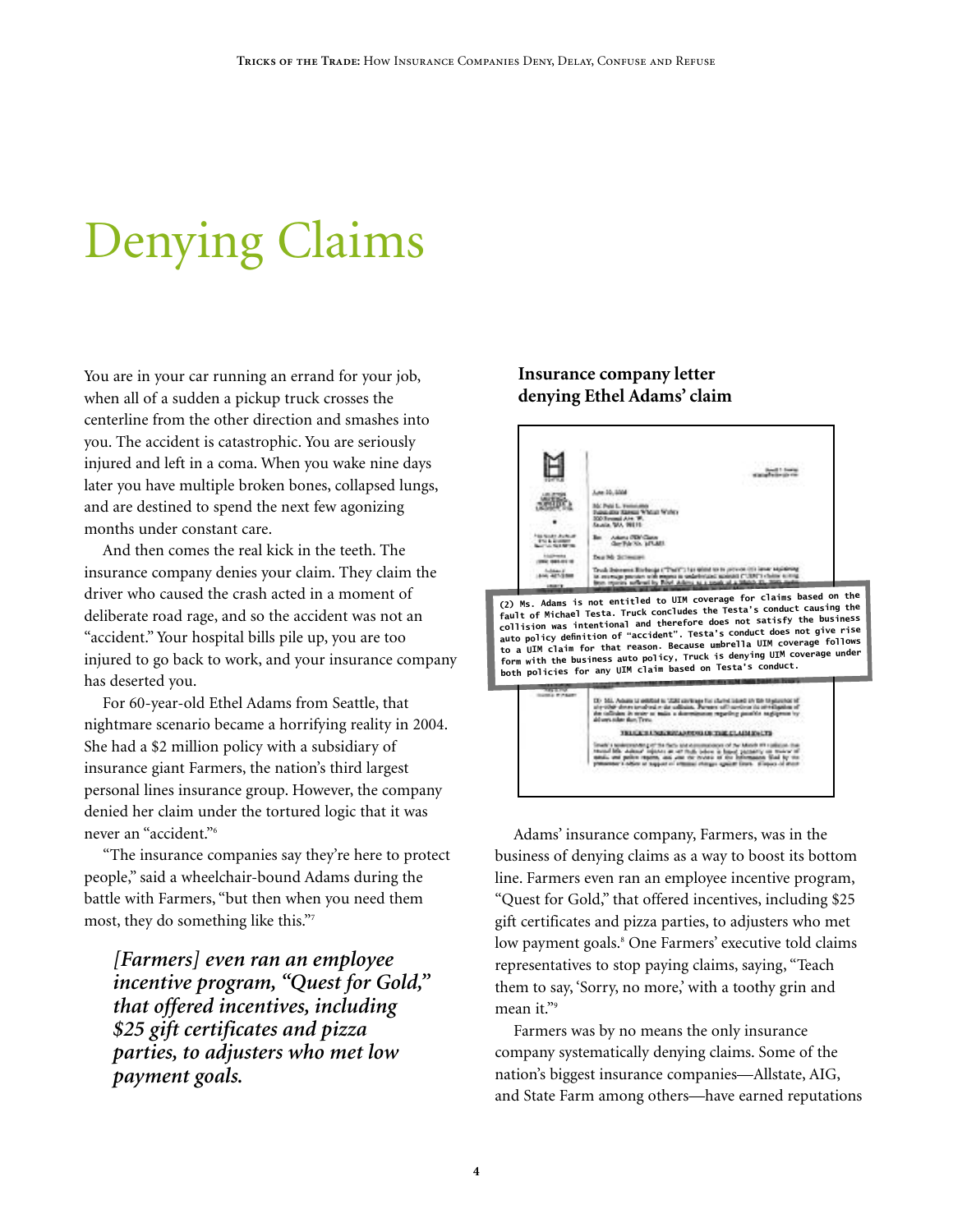as aggressive claims fighters in an attempt to boost their bottom lines. Allstate gave employees who denied valid claims rewards such as portable fridges, and used a "boxing gloves" approach to policyholders who refused to accept lowball offers.<sup>10</sup>When AIG units lost money, former CEO Maurice Greenberg would put in place new teams of staff to systematically reject thousands of valid claims. <sup>11</sup> State Farm went so far as to engage in fraud to deny claims. After the 1994 Northridge earthquake in

California, which killed 57 people, injured 9,000, and caused an estimated \$33.8 billion in damage, company officials forged signatures on waivers of earthquake coverage to avoid paying quake-related claims. 12

Ethel Adams eventually prevailed after Farmers' denial sparked an outcry and intervention from the state insurance commissioner. However, for many others whose valid claims have been denied, there is no such luck.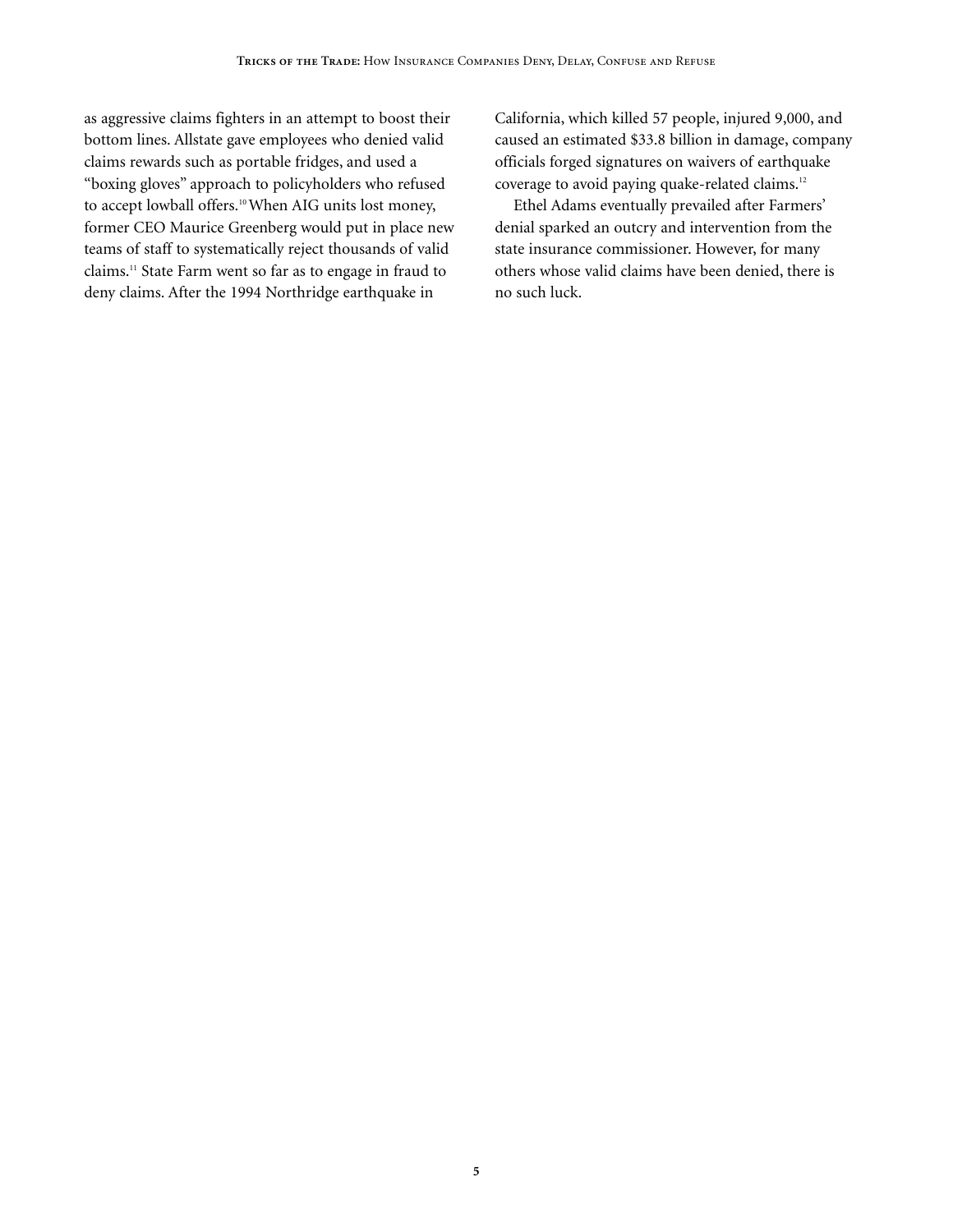# Delaying Until Death

Ill health has left your mother unable to care for herself. She needs home care to get by. Thankfully she purchased a long-term care insurance policy over a decade ago and has been faithfully paying the premiums ever since. She was determined her children should not suffer the burden of paying for her care later in life.

But the payment from the insurance company never arrives. You call the insurance company over and over and send them document after document. They deny the claim, citing reasons from "the claim is too late," to "you did not fill out the paperwork," to "you filled out the wrong paperwork." The denials change each time, often citing provisions in the policy that do not exist, and often contradicting previous denials. Meanwhile, the cost of the care has quickly depleted your mother's savings, and now the bills fall to you, the very prospect she sought to avoid.

*"[T]he bottom line is that insurance companies make money when they don't pay claims…They'll do anything to avoid paying, because if they wait long enough, they know the policyholders will die."*

#### — Mary Beth Senkewicz, former senior executive at the National Association of Insurance Commissioners (NAIC)

The case of 77-year-old Mary Rose Derks from Montana attracted congressional attention after the New York Times highlighted her plight at the hands of insurance company Conseco. <sup>13</sup> Her family was forced to sell their small business after Conseco denied the claim one way or another for more than four years. Insurance companies have long embraced delaying tactics to avoid



Photo Courtesy of: Anne Sherwood/The New York Times/Redux

paying claims, but undoubtedly the most shameful use of delay tactics has been by insurance companies involved in long-term care insurance. According to Mary Beth Senkewicz, a former senior executive at the National Association of Insurance Commissioners (NAIC), "the bottom line is that insurance companies make money when they don't pay claims…They'll do anything to avoid paying, because if they wait long enough, they know the policyholders will die."<sup>14</sup>

For you, making an insurance claim is likely to happen at a time when you are most vulnerable. Filing a claim with your insurance company usually follows an upset to everyday life, that could involve a car accident, a tree falling on your house, or hospitalization from a serious illness. For the insurance company it is business as usual. Many insurance companies routinely delay claims to try to avoid paying. By delaying as long as possible, the insurance company knows many of its claimants will eventually give up, or in some cases die.

Internal documents from Allstate featured an alligator and the caption "sit and wait"—a reference to delaying claims to increase the likelihood that a claimant would give up. 15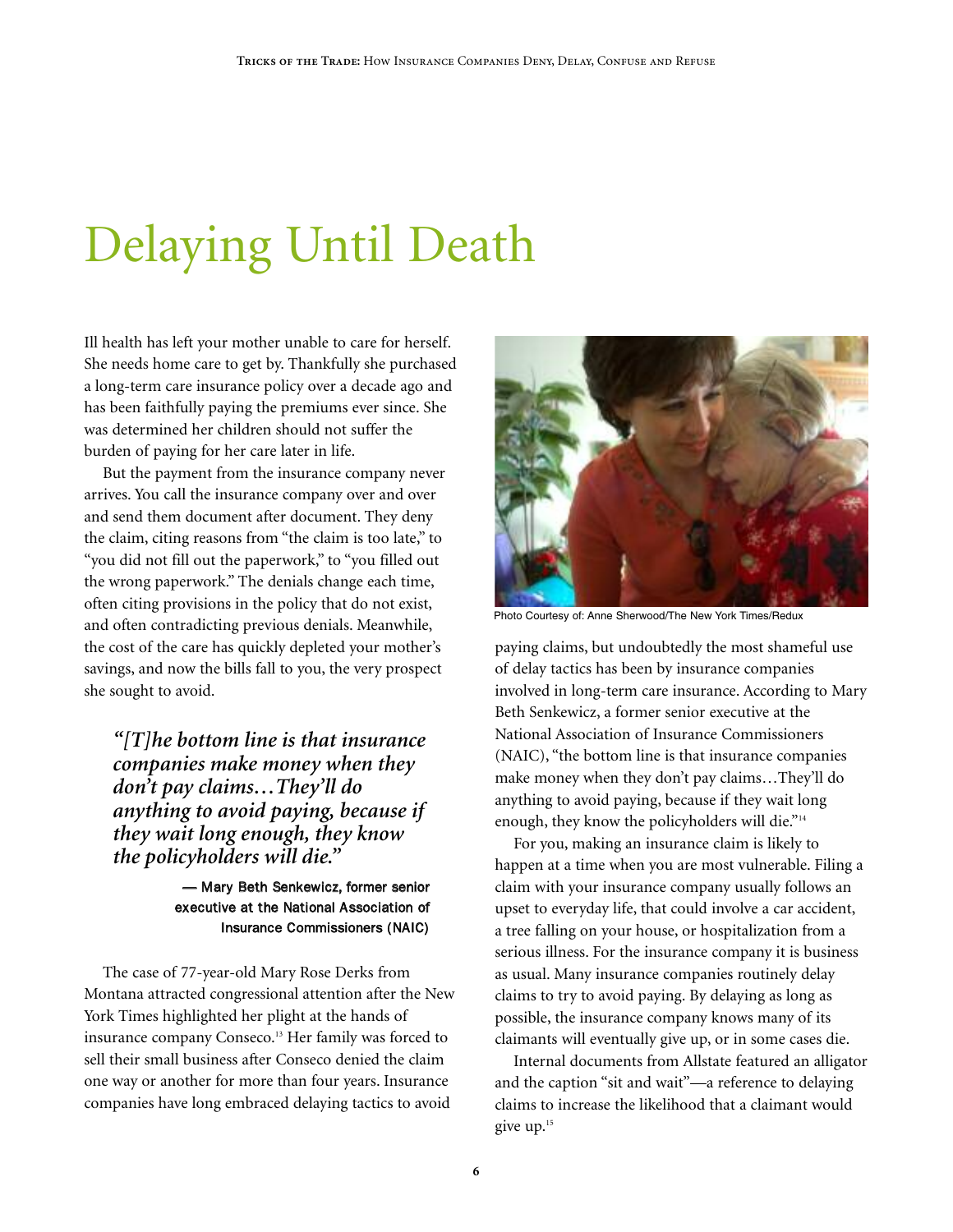Claims supervisors at AIG have reported locking checks in safes until claimants complained, delaying payments until they were a year old, and disposing of important correspondence during routine "pizza parties."16

*"[The insurance company] made it so hard to make a claim that people either died or gave up."*

— Betty Hobel, former Conseco agent

Employees at long-term care insurer Conseco and its subsidiaries have testified to a variety of tricks used to deny claims: deliberately mailing the wrong forms and then denying claims on the basis of incorrect paperwork; declaring policyholders have abandoned the claim if they fail to submit forms within 21 days; and withholding payment until the policyholder submitted documents not even required under the terms of the policy. <sup>17</sup> In the words of former agent Betty Hobel, the company "made it so hard to make a claim that people either died or gave up."18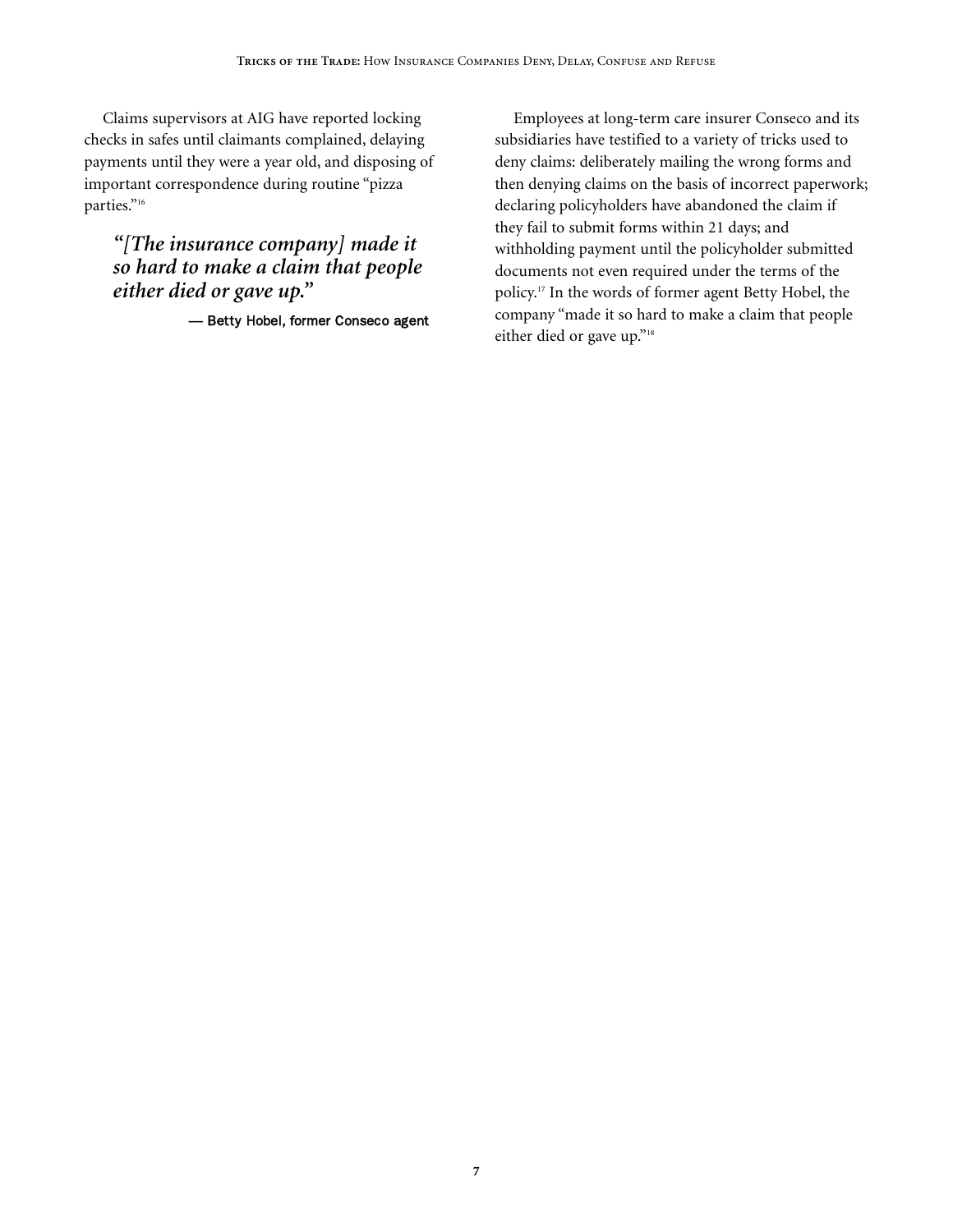### Confusing Consumers

Your house sustains heavy damage from wind and rain during a hurricane. The storm surge floods the lower level of your home three hours later. Despite the destruction, you are consoled by the fact you purchased hurricane insurance as part of your homeowners policy. Your home sustains hundreds of thousands of dollars in damages, but you are confident it will be covered.

You're wrong. The insurance company points to the "anti-concurrent" clause in your policy. "I had hurricane insurance," you counter. But it does not matter. The flood negates the coverage. How could you have known that hurricane damage would not be covered, even by hurricane insurance, if there was a flood? "You should have read your policy," says the insurance company, and points to some incomprehensible legalese headlined as an "anti-concurrent" clause in your policy. The kicker? You did not even get the policy until after you bought it.

Pascagoula, Mississippi police lieutenant Paul Leonard found himself in this very situation after Hurricane Katrina. Leonard testified that in 1999 his Nationwide Insurance agent told him he did not need flood insurance. Leonard's home later suffered over \$130,000 worth of damage in Hurricane Katrina. Nationwide sent him a check for \$1,600. 19

*"[I]nsurers generally are attempting to convince the customer when selling the policy that everything is covered and convince the court when a claim is made that nothing is covered."*

#### — South Carolina Supreme Court

Leonard was in part a victim of the murky world of the insurance policy. Insurance contracts are

traditionally some of the most dense and hard to comprehend contracts a consumer is ever likely to see. 20 In the words of one commentator, the contracts "may as well be written in hieroglyphics. They are nearly impossible to decipher, [with] one incomprehensible clause after another."21 In trying to make sense of insurance contracts in a South Carolina case, the State Supreme Court concluded, "insurers generally are attempting to convince the customer when selling the policy that everything is covered and convince the court when a claim is made that nothing is covered."<sup>22</sup>

Lawmakers in more than half of all states have enacted "plain English" laws for consumer contracts, yet many Americans still do not fully understand the risks they are subject to. <sup>23</sup> Nearly half of all Americans mistakenly believe that if a new car is totaled only a few weeks after purchase, the insurance company will pay for the full replacement—when in fact, insurance companies will deduct for depreciation, leaving consumers owing thousands of dollars on a car loan. Similarly with homeowners insurance, more than seven out of ten Americans believe their insurance company will pay for the full cost to rebuild from a natural disaster or fire, and would reimburse them for the full replacement cost of personal belongings. But, insurance companies "cap" the amount they will pay for a total loss, and will deduct for depreciation when assessing damage to personal belongings. 24

Hurricane Katrina highlighted the insurance industry's use of opaque language to avoid paying claims. At issue were so called "anti-concurrent clauses." The clauses dictate that not only is damage from a flood, earthquake or other event not covered, but that such damage eliminates coverage for damage that is covered in the policy.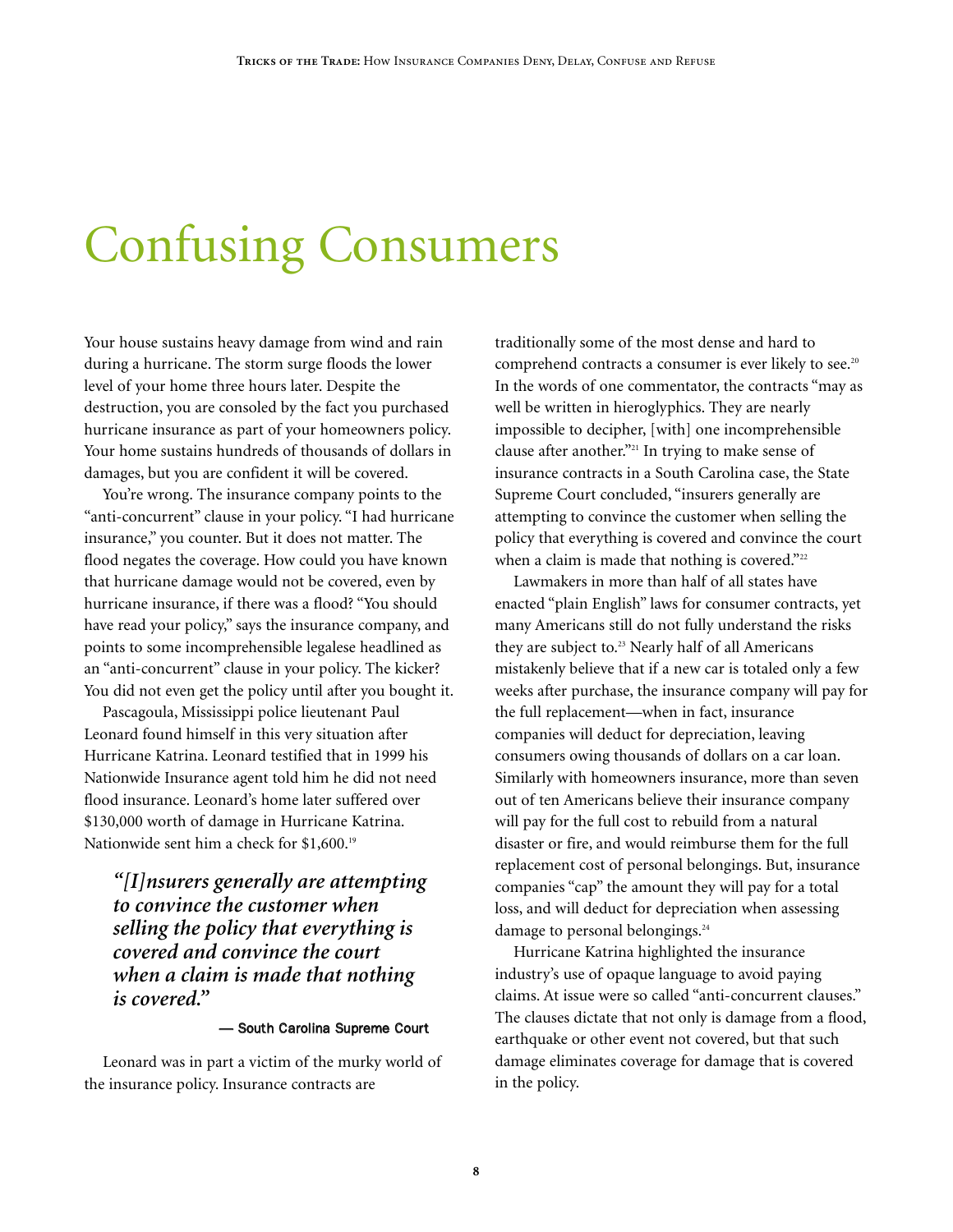#### **"Anti-concurrent" provision from a State Farm Policy**

3. INDUCT: (I), to itself in theoring assets note a cost in-Insured by this Section.

- 2. We do not insure under any coverage for any loss which would not have occurred in the absence of one or more of the following excluded events. We do not insure for such loss regardless of: (a) the cause of the excluded event; or (b) other causes of the loss; or (c) whether other causes acted concurrently or in any sequence with the excluded event to produce the loss; or (d) whether the event occurs suddenly or gradually, involves isolated or widespread damage, arises from natural or external forces, or occurs as a result of any combination of these.
	- a. Ordinance or Law, meaning enforcement of any ordinance or law regulating the construction, repair or demolition of a building or offier structure.
	- b. Earth Movement, meaning the sinking, rising, shifting, expanding or contracting of earth, all whether combined with water or not. Earth movement includes but is not limited to corthquake, landstide, mudtlow, mudslide, sinkhole, subsidence, erosion or movement resulting from improper compaction, site

So if heavy winds caused a tree to fall onto the roof of your house, and then rain water trickled in causing damage—you would be covered. But if a storm surge came hours later and flooded the house, everything below the water line would no longer be covered.

When confronted with just such a hypothetical scenario during a trial following Hurricane Katrina, Nationwide executive Jeffrey Kline Gilbert confirmed the coverage would be eliminated and said the policyholder should have read the policy. <sup>25</sup> However, it is hard for an attorney, let alone a layman, to fully grasp the implications of clauses such as these.<sup>26</sup>

In 2007, then-U.S. Senator Trent Lott railed against what he called "a bunch of subterfuges" in insurance company policies, and sponsored legislation requiring insurers provide "plain English" summaries of what was and was not covered in order to stop these abuses. "They don't want you to know what you really have covered," said Lott. 27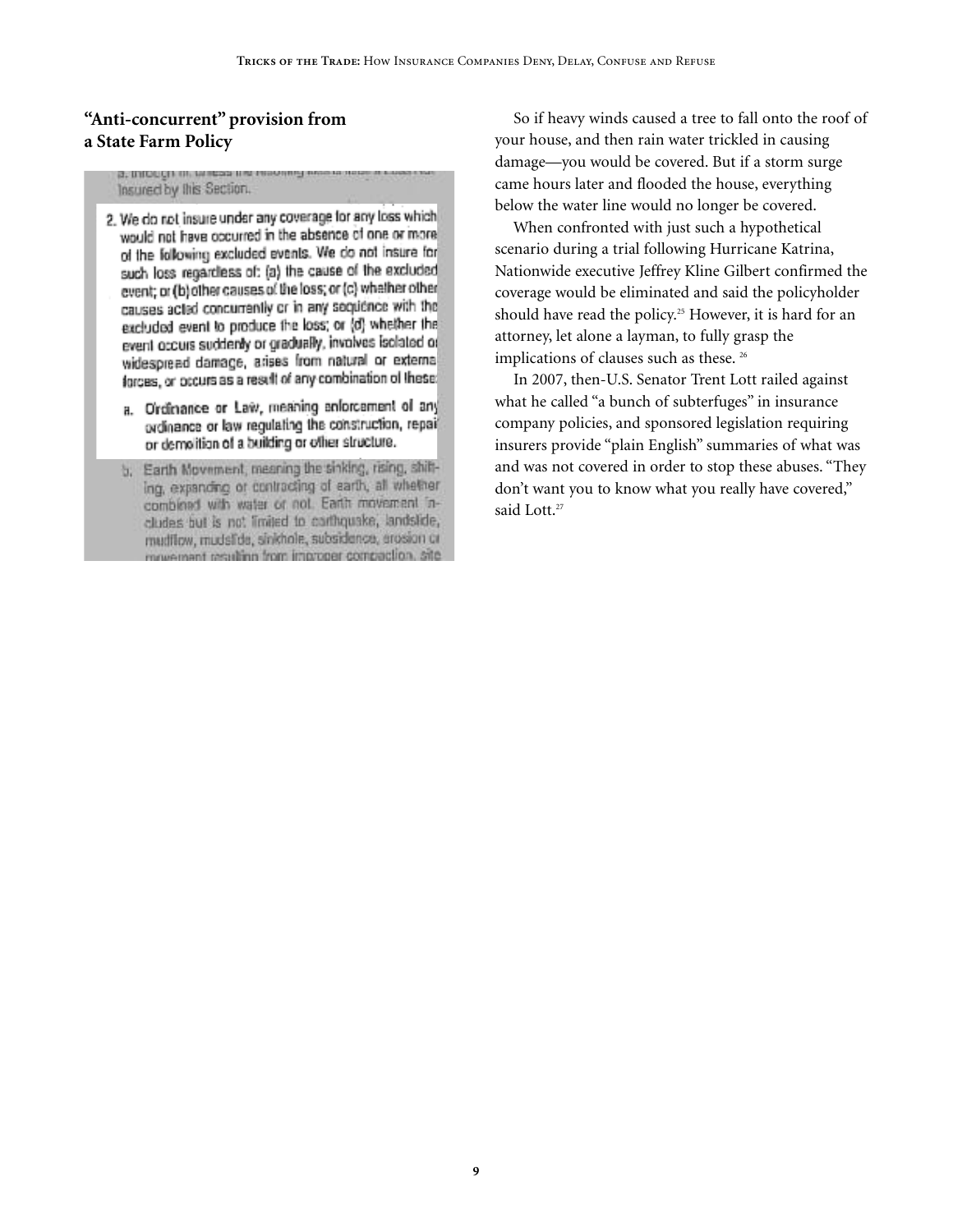## Discriminating by Credit Score

You paid off your mortgage years ago. You have two cars, and even paid for them in cash. You pay all your bills by cash or check. You are a model of fiscal responsibility. When time comes to renew your auto insurance, your insurance company informs you that they have credit scored you. Even though most people would envy your financial situation, you find yourself facing a premium increase of over 100 percent.

This was the dilemma for Pat and Clyde Henry of Ohio. The Henrys had virtually no credit history on file with the three major credit agencies, and to their insurance company, no credit was the same as bad credit, even though it knew their particular financial details. 28

The seemingly bizarre situation the Henrys found themselves in is not as uncommon as you would probably believe. Few Americans realize that their credit history can affect their insurance premiums, or even whether they can get insurance in the first place.

For 34 years Mattie Grainger from South Carolina had an auto insurance policy with Allstate. The senior citizen had a clean driving record, few insurance claims, and was eligible for a variety of safe driver discounts. Yet Allstate raised her premiums and told her she would not qualify for a lower rate because of a low credit score. Grainger's credit score was low only because she did not have much use for extensive credit. "Many elderly persons do not like to borrow money, yet they pay their bills on time," says Philip Porter, a consumer advocate from the South Carolina Department of Consumer Affairs. "A model which looks at a person's credit history might have a negative impact on that segment of the population."29

The problem does not just concern senior citizens. The insurance industry justifies the use of credit-scoring by speculating that a person who is reckless with credit

is likely to be a reckless driver or an irresponsible homeowner. <sup>30</sup> Yet this ignores the fact that many people find themselves in financial crises that damage their credit through no fault of their own. Anyone facing a financial crisis may find themselves further punished by their insurance company.

#### *"They are victimizing the victims."*

#### — Kathryn Perry, the Texas nurse whose insurance company raised her rates 600 percent after a financial crisis

Which is exactly what happened to Kathryn Perry. The Wimberley, Texas, nurse drove less than 1,000 miles a year, had no tickets, and only one accident—25 years earlier. But she fell behind on her bills after her daughter was murdered. She eventually got back on track, but it left a negative mark on her credit report. Then her insurance company told her it would cost a little more to renew her auto insurance policy. Nearly 600 percent more, in fact. Her yearly premium shot up from \$437 to \$3,000. "They are victimizing the victims," Perry told lawmakers when she testified at a hearing before the Texas House of Representatives.<sup>31</sup>

Credit reports are also notoriously unreliable. One study found 79 percent of reports contained errors, and 25 percent contained serious errors. Additionally, the secret nature of credit reports' inner workings leaves consumers confused. Having too many credit cards results in a negative effect on the credit score, but so does having too few.

The insurance industry is increasingly relying on credit-scoring to slice up the market of potential insureds. The insurance industry claims that the use of credit-scoring saves the consumer money, but in fact, independent analysis suggests the industry may have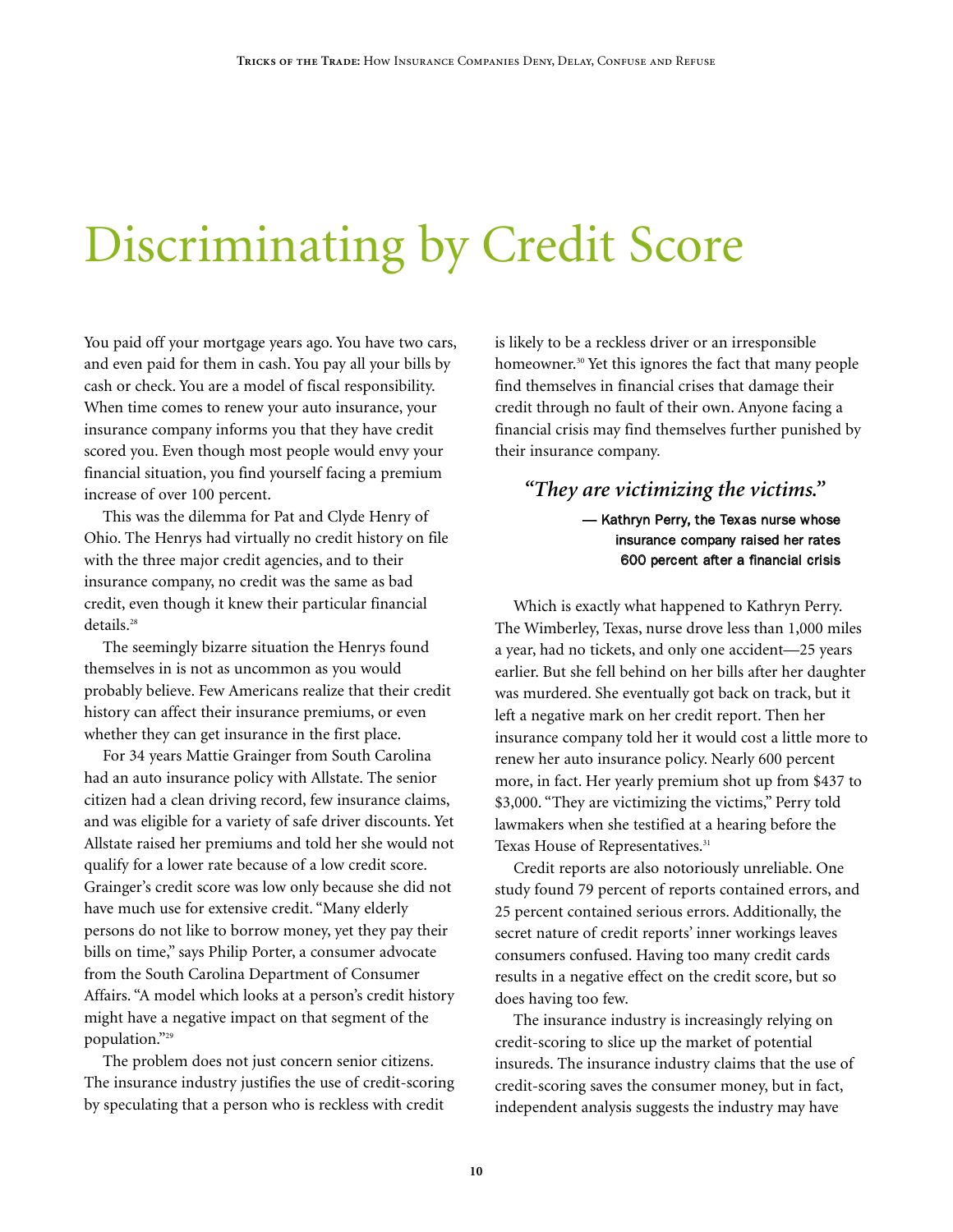squeezed an extra \$67 billion in profit from the practice between 2003 and 2006. 32

Credit-scoring disproportionately disfavors minorities and the poor, many of whom lack the credit history even to generate a credit score. The Consumer Federation of America uncovered documents from GEICO, one of the nation's biggest auto insurers, that showed a factory worker with just a high school diploma would pay 90 percent more for auto insurance than an attorney with a professional degree, even if their qualifications and driving record were identical. <sup>33</sup> Credit scoring is just the most recent example of discrimination from an industry

that has long been associated with practices such as redlining (refusing insurance to minority communities) and reverse redlining (charging more to minority communities).

Perhaps the most disturbing aspect of the insurance industry's use of credit scores is that it may only be the tip of the iceberg. Insurers are investigating whether they can predict who will make a claim by studying publicly retrievable lifestyle data. Your hobbies and grocery bills could be used along with your credit score to make insurance decisions. 34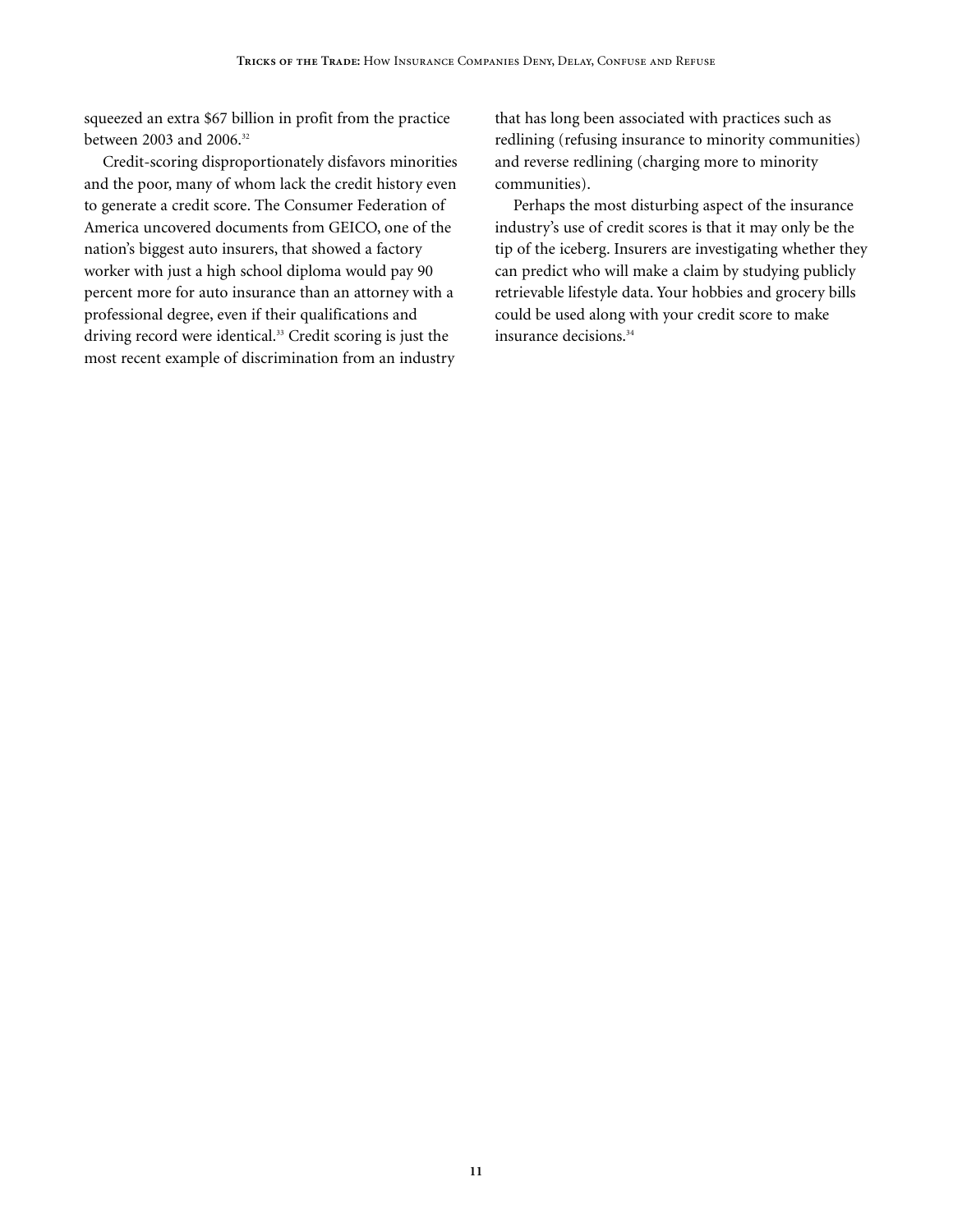# Abandoning the Sick

You receive the devastating news that you have cancer. It is operable, and with prompt care, you have a chance to survive. You make it through the surgery and begin chemotherapy treatments. Then the insurance company suddenly cancels your insurance retroactively. The reason? They allege you lied about your weight on your insurance application. Now you are left with hundreds of thousands of dollars in medical bills, unable to afford the rest of your chemotherapy schedule, and facing an uncertain prognosis.

This is the situation Patsy Bates, a 51-year-old hair stylist from Gardena, California, found herself in after her health insurance was "rescinded." Bates' health insurance company, Health Net, Inc., rescinded her policy in the middle of her treatment for breast cancer, saying she provided inaccurate information on her insurance application.

*"[A]n egregious scheme to not only delay or deny the payment of thousands of legitimate medical claims but also to jeopardize the health of more than 6,000 customers by retroactively canceling their health insurance when they needed it most."*

#### — Los Angeles City attorneys describing rescissions by Anthem Blue Cross

Insurers such as Health Net and Anthem Blue Cross of California have been accused of illegally retroactively canceling, or rescinding, the policies of people whose conditions are expensive to treat. The cancellation usually happens when people are in the midst of treatment and at their most vulnerable. In April 2008,

Los Angeles City attorneys sued Anthem Blue Cross to try to stop the company rescinding insurance policies. The city's attorneys claimed that "[t]he company has engaged in an egregious scheme to not only delay or deny the payment of thousands of legitimate medical claims but also to jeopardize the health of more than 6,000 customers by retroactively canceling their health insurance when they needed it most."35

Bates already had health insurance when an agent from Health Net walked into her hair salon promising he could lower her monthly premiums if she would buy a policy with Health Net. The agent asked questions from the application while Bates worked on clients' hair. She answered the questions as best she could and her application was approved. 36

Not long after, Bates was diagnosed with breast cancer and began aggressive treatment that included surgery to remove the tumor and months of chemotherapy. The night before her surgery, a hospital administrator walked into her room and told her that the hospital could not allow her surgery to proceed because it was not authorized by Health Net. The company would only authorize the procedure if she paid the next three months of premiums immediately. 37

Following the surgery, Bates began chemotherapy treatment. Not long after she started treatment, Bates was notified that Health Net was canceling her health insurance policy, saying she lied about her weight on her application and did not disclose that she had been screened for a heart condition in the past. <sup>38</sup> The rescission left Bates saddled with medical bills and forced her to suspend her chemotherapy for months until she could find a charity to pay for it.

Documents disclosed at Bates' arbitration hearing revealed that Health Net rewarded employees who rescinded sick policyholders. The company paid bonuses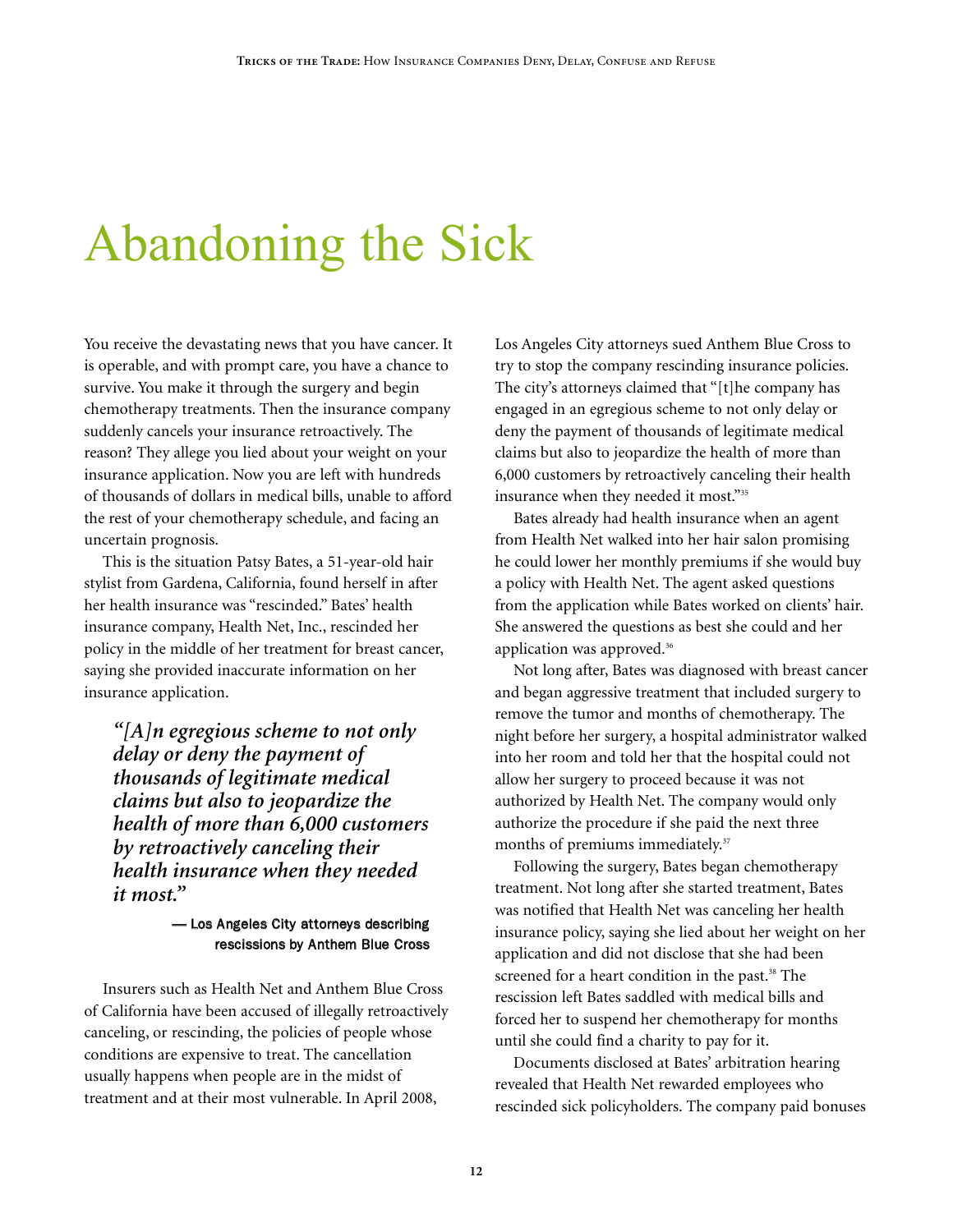to employees who met cancellation goals and even commended one employee for having a "banner year" when she allowed the company to avoid "\$6 million in unnecessary health care expenses."39 Retired Los Angeles Superior Court Judge Sam Cianchetti, who arbitrated Bates' case, called Health Net's behavior "egregious," saying the company "was primarily concerned with and considered its own financial interests and gave little, if any, consideration and concern for the interests of the insured."40

Others have faced similar problems with insurers cancelling health policies in their time of need. Barbara and Don Saxby of San Rafael, California, relied on their policy from Nationwide. Don required extensive and expensive knee surgery after a skiing accident. But Nationwide rescinded their policy when it found out Don had a blood clotting issue on record with his doctors. The clotting had never been a problem with obtaining insurance before, and the Saxbys thought they had been as thorough as possible with the company on their application. They even called Nationwide after the application had been approved to point out some errors in Don's medical history records and were told by a representative that there would not be any problems. Unfortunately for the Saxbys, there was a serious problem. Nationwide rescinded their policy, leaving them with nearly \$400,000 in medical bills.<sup>41</sup>

Jennifer Thompson of Palm Desert, California, took extra steps to ensure her hysterectomy, which was needed as part of her treatment for endometrial cancer, would be covered under her health insurance policy with Anthem Blue Cross. Anthem Blue Cross approved the procedure but rescinded her policy three days after the surgery, saying Thompson had failed to report being treated for breast cancer 11 years earlier. Thompson had tried to report her cancer treatment but was told by an agent that the information was unnecessary because the company only required medical history dating back 10 years. Thompson's rescission came just before Christmas and left her with \$160,000 in medical bills. 42

In March 2007, the California Department of Managed Health Care fined Anthem Blue Cross \$1 million after an investigation revealed that the insurer

routinely canceled individual health policies of pregnant women and chronically ill patients. In order to drop individual policies, the insurer must show that the policyholder lied about their medical history or preexisting conditions on the application. As part of the state's investigation, regulators randomly selected 90 cases where the insurer had dropped the policyholder. In every single one, investigators found the insurer had violated state law. 43During the investigation, California regulators uncovered more than 1,200 violations of the law by Anthem Blue Cross in regard to unfair rescission and claims processing practices.

But Anthem Blue Cross continued to rescind the policies of chronically ill patients. The company also sent letters to physicians demanding they inform the company of any pre-existing conditions they came across when evaluating patients. <sup>44</sup> Physicians were outraged. The California Medical Association forwarded the letter to state regulators complaining that the insurance company was "asking doctors to violate the sacred trust of patients to rat them out for medical information that patients would expect their doctors to handle with the utmost secrecy and confidentiality."45

Anthem Blue Cross eventually settled rescission accusations for \$10 million in July 2008. The company denied any wrongdoing and offered to reinstate the policies of 1,770 customers. In the reinstatement mailings, Anthem offered customers \$1,000 if they agreed to drop all legal claims against the company. 46

Other states have taken similar actions against Anthem Blue Cross and its affiliates over their claimsprocessing practices. In January 2008, Nevada Insurance Commissioner Alice A. Molasky-Arman announced a \$1 million settlement with Anthem Blue Cross over systematic overcharging of policyholders. <sup>47</sup> Similarly, Colorado's Insurance Commissioner, Marcy Morrison, secured a \$5.7 million refund for consumers of Anthem Blue Cross insurance policies. <sup>48</sup> In Kentucky, the Office of Insurance ordered Anthem Health Plans of Kentucky to refund \$23.7 million to 81,000 seniors and disabled people over inaccurate Medicare claims payments. 49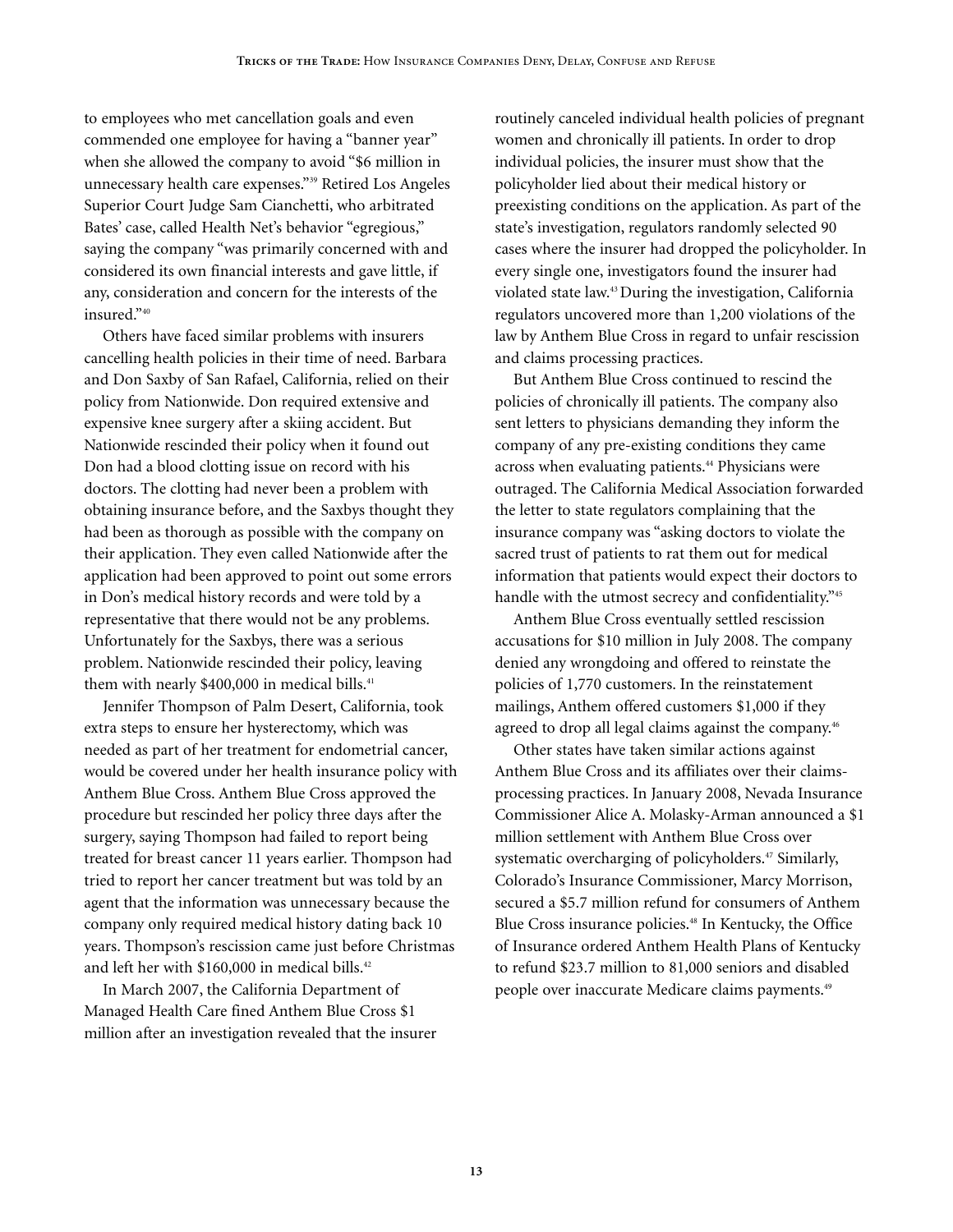# Canceling for a Call

A storm causes a water leak in your roof. The damage is extensive, so you call your insurance company. But you are reluctant to make a claim on your homeowners insurance because you're afraid the company may raise your rates. So you pay for the repairs out of your own pocket. It is a big chunk of change, but in the long run, you figure, it will be worth it.

When it comes time to renew your policy, the insurance company has a nasty surprise for you. They are not raising your rates, they are dropping you altogether. Even though you never made a claim, the insurance company documented your phone call and treated it as a claim. Now you have to search around for a new insurance company. But, for some reason, no one wants your business. The only way to insure your home now is through the government-run insurer of last resort, which will cost you far more than you were paying. And all of this after making just a phone call.

That was the situation Marie Wagstaff found herself in after she paid for her California house repairs in 2000. Marie got lucky—she finally persuaded another company to take her business after showing proof of the repairs. 50

#### *Few know that even calling the insurance company can land you in financial dire straits.*

Many people are reluctant to make small claims on their home insurance for fear their insurance company will raise their premiums or refuse to renew their policy. Some might think the small repairs everyone has to make are exactly what insurance is supposed to be for, but in this day and age insurance companies operate under a "you use it, you lose it" policy. But few know that even calling the insurance company can land you in financial dire straits.

Just by making that phone call you have already determined that your insurance company may drop you at the first opportunity. Insurance companies treat the call just as they would a claim—as a black mark on your record. The call may go into the CLUE (Comprehensive Loss Underwriting Exchange) report on your house the report that realtors and banks and anyone with a financial interest in your property can check to see the claims history. <sup>51</sup> Even if you call your agent and not the insurance company directly, you are likely to face the same fate. 52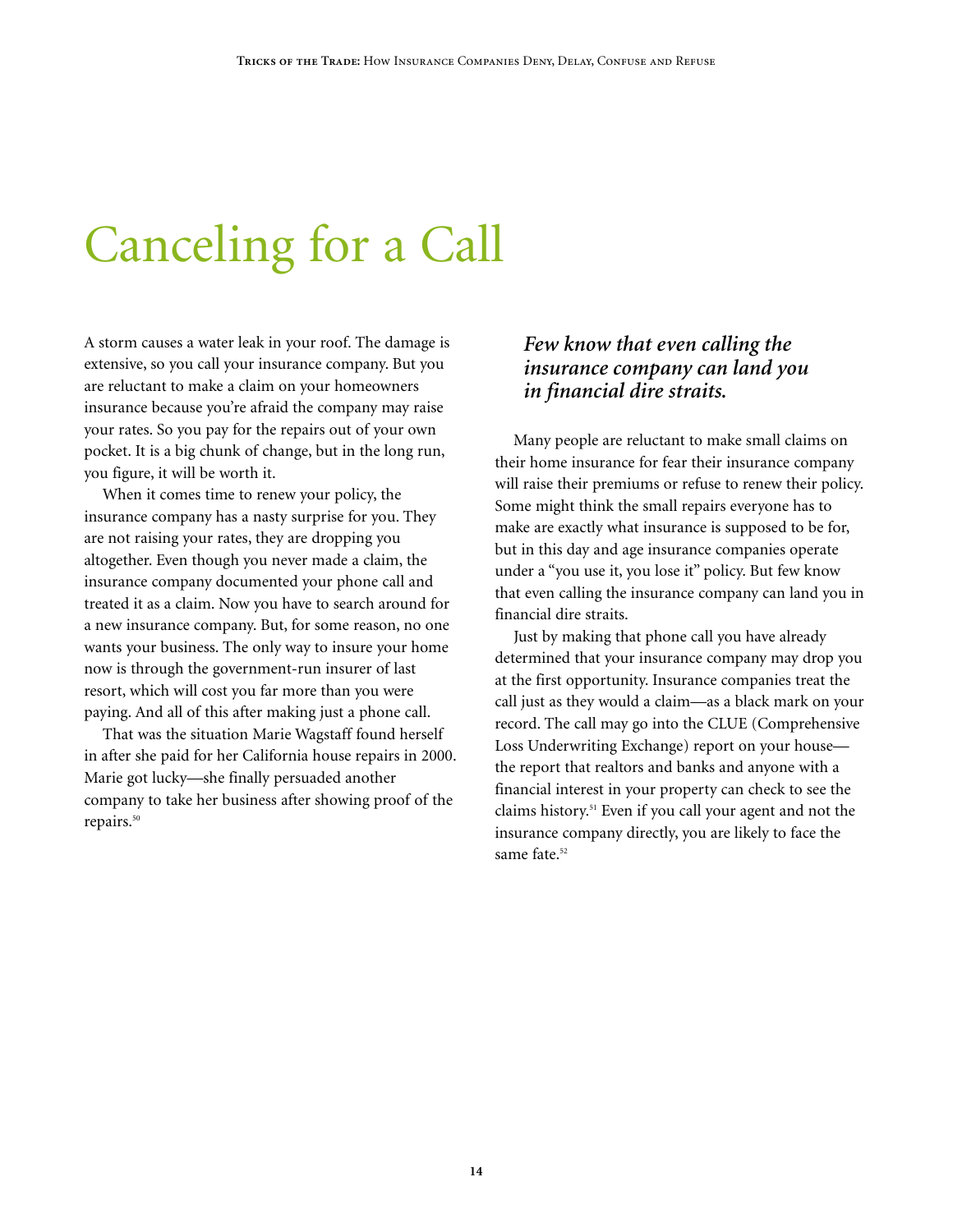### What you can do about it:

READ YOUR POLICY CAREFULLY: You should know exactly what is covered and how to appeal a denial by your insurance company.

#### BE VERY CAREFUL FILLING OUT FORMS:

Even if you make an honest mistake your insurance company may seize on that as a reason to retroactively deny your coverage.

#### DO NOT CASH A PREMIUM REFUND CHECK:

If your insurance company rescinds your insurance they may send you a refund for the premiums you paid. Cashing it may be interpreted as accepting their decision.

PUT EVERYTHING IN WRITING: Calling your insurance company is likely to be a frustrating experience, and you will not be able to prove anything that a company representative tells you over the phone. Keep records of all bills and correspondence.

#### CONTACT YOUR STATE INSURANCE

**DEPARTMENT:** They may be able to help you. But they will not represent you in a private matter, so if all else fails you may need to consult with an attorney.

#### AND MOST OF ALL, DO NOT GIVE UP:

Insurance companies count on you giving up. Fight for your rights.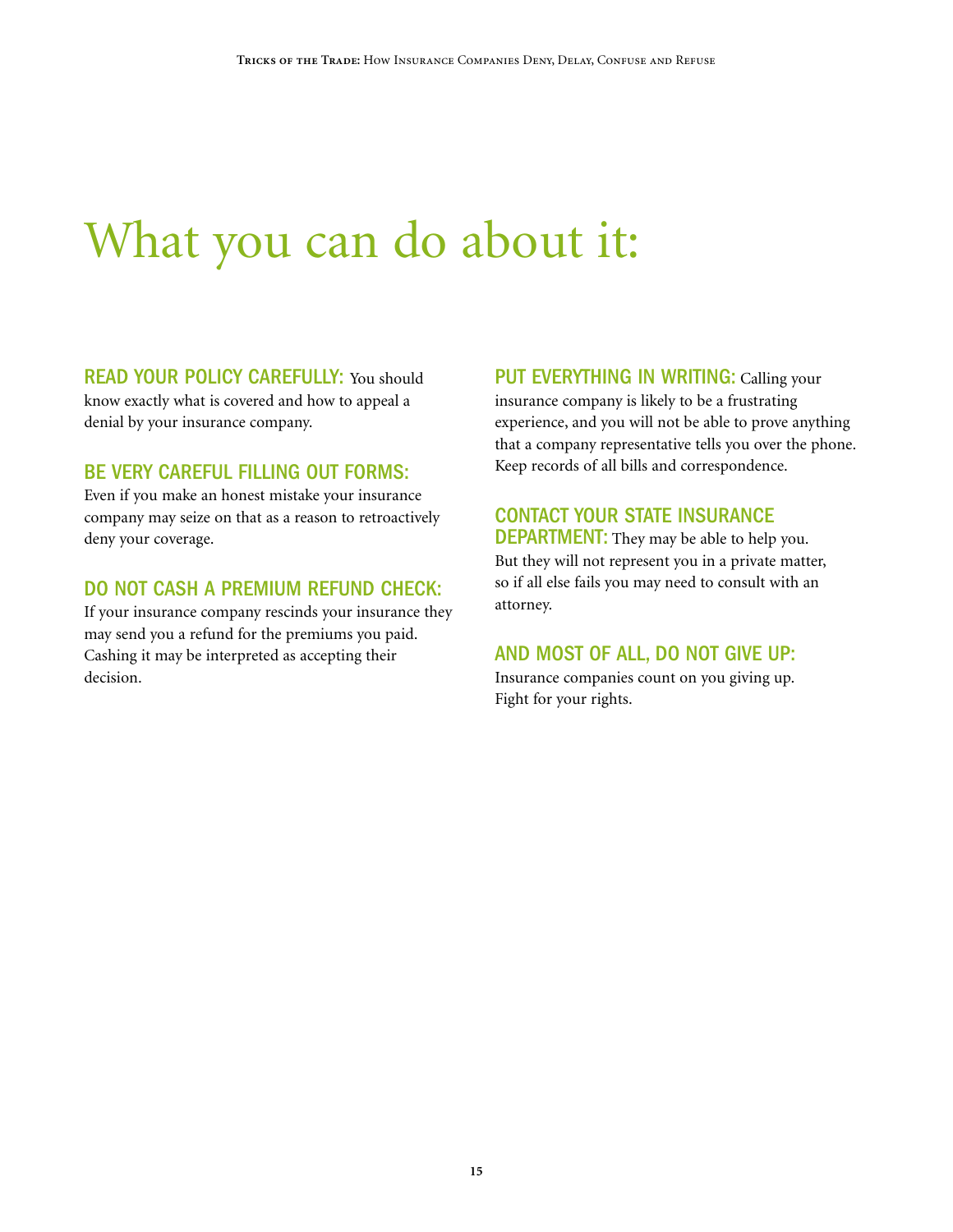### Notes

1. The insurance industry's assets total \$3.8 trillion, more than the GDPs of all but two countries in the world (United States and Japan), "Insurers as Investors," Insurance Information Institute, http://www.iii.org/economics/investors/intro/; over the last 10 years the property casualty industry has averaged profits of over \$30 billion a year, and the life and health insurance industry has averaged another \$30 billion, "Industry Financials and Outlook," Insurance Information Institute (III),

http://www.iii.org/media/industry/, "Life Insurance," Insurance Information Institute (III),

http://www.iii.org/media/facts/statsbyissue/life/; the CEOs of the top 10 property casualty firms earned an average \$8.9 million in 2007, while CEOs at the top 10 life and health insurers earned an average \$9.1 million, and CEOs across the industry lead all industries with a median cash compensation of \$1.6 million, "CEOs Rake in Cash but not Stock," National Underwriter, January 2, 2008.

- 2. Dean Starkman, "AIG's Other Reputation,"Washington Post, August 21, 2005; Carl T. Hall, "Big Insurer is Tough on Claims," San Francisco Chronicle, July 30, 1990.
- 3. Charles Duhigg, "Aged, Frail and Denied Care by their Insurers," The New York Times, March 26, 2007.
- 4. Michelle E. Boardman, "Contra Proferentem: The Allure of Ambiguous Boilerplate," Michigan Law Review, Vol. 104:1105, March 2006.
- 5. David Rossmiller, "Plainly Ambiguous: Have Plain English Laws Made Insurance Policies Less Ambiguous?" Oregon Association of Defense Counsel, Spring 2008.
- 6. Danny Westneat, "Crash Victim's Insurer Should Have a Heart," Seattle Times, October 12, 2005, http://seattletimes.nwsource.com/html/localnews/2002560033\_d anny14.html.
- 7. Danny Westneat, "Crash Victim's Insurer Should Have a Heart," Seattle Times, October 12, 2005, http://seattletimes.nwsource.com/html/localnews/2002560033\_d anny14.html.
- 8. Market Conduct Examination Report: Farmers Insurance Exchange, North Dakota Insurance Department, June 2007.
- 9. David Dietz and Darrell Preston, "The Insurance Hoax," Bloomberg, September 12, 2007.
- 10. David Dietz and Darrell Preston, "The Insurance Hoax," Bloomberg News, September 2007; Carl T. Hall, "Big Insurer is Tough on Claims," San Francisco Chronicle, July 30, 1990.
- 11. Dean Starkman, "AIG's Other Reputation," Washington Post, August 21, 2005.
- 12. Solomon Moore, "State Farm Accused of Forgery to Avoid Claims," L.A. Times, June 4, 1997.
- 13. Charles Duhigg, "Congress Putting Long-Term Care Under Scrutiny," The New York Times, May 25, 2007.
- 14. Charles Duhigg, "Aged, Frail and Denied Care by their Insurers," The New York Times, March 26, 2007.
- 15. David Dietz and Darrell Preston, "The Insurance Hoax," Bloomberg News, September 2007.
- 16. Dean Starkman, "AIG's Other Reputation," Washington Post, August 21, 2005; Carl T. Hall, "Big Insurer is Tough on Claims," San Francisco Chronicle, July 30, 1990.
- 17. Charles Duhigg, "Aged, Frail and Denied Care by their Insurers," The New York Times, March 26, 2007.
- 18. Charles Duhigg, "Aged, Frail and Denied Care by their Insurers," The New York Times, March 26, 2007.
- 19. Michael Kunzman, "Groundbreaking Trial Could Help Decide Katrina Insurance Claims," Associated Press, July 11, 2006; Joseph B. Treaster, "Small Clause, Big Problem," The New York Times, August 4, 2006.
- 20. Michelle E. Boardman, "Contra Proferentem: The Allure of Ambiguous Boilerplate," Michigan Law Review, Vol. 104:1105, March 2006.
- 21. William Shernoff, Payment Refused, NY: "Richardson & Steirman," 1986.
- 22. S.C. Ins. Co. v. Fid. & Guar. Ins. Underwriters, Inc., 489 S.E.2d 200, 206 (S.C. 1997) (citing *Universal Underwriters Ins. Co. v. Travelers Ins. Co.*, 451 S.W.2d 616, 622–23 (Ky. Ct. App. 1970)).
- 23. David Rossmiller, " Plainly Ambiguous: Have Plain English Laws Made Insurance Policies Less Ambiguous?" Oregon Association of Defense Counsel, Spring 2008.